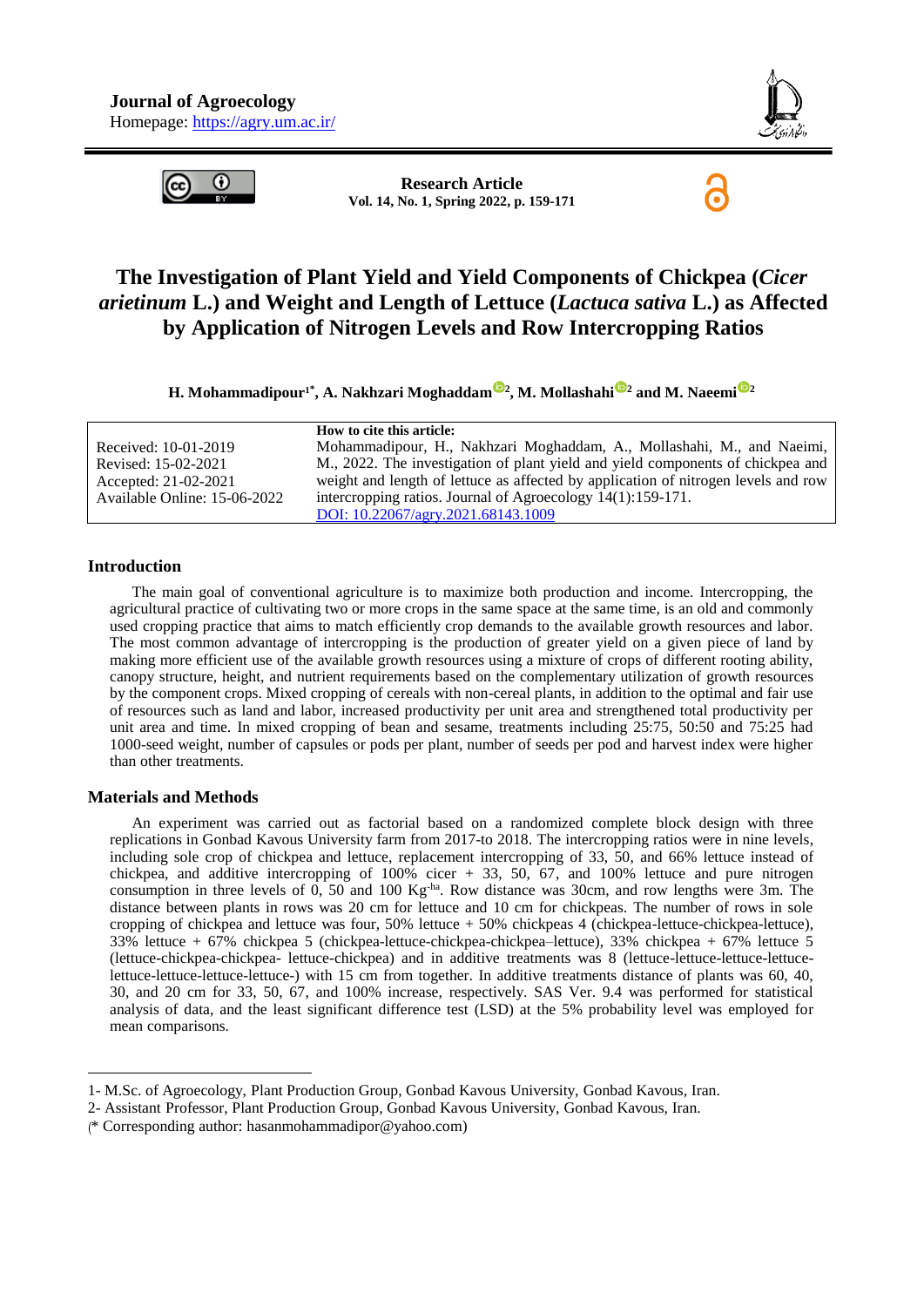#### **Results and Discussion**

The results showed that the highest dry weight, number of pods per plant, number of seeds per plant, 1000 seed weight, seed weight per plant, and chickpea harvest index were obtained from replacement series of 33% chickpea and 67% lettuce. This was due to reduced external competition, which provided more space for the plant and produced more photosynthetic material. Also, the lowest dry weight, number of pods per plant, number of seeds per plant, seed weight per plant, and 1000-seed weight of chickpea were obtained from an increase of 100% lettuce to chickpea. With increasing nitrogen consumption, plant weight, the number of pods per plant, number of seeds per plant, seed weight per plant, 1000-seed weight and chickpea harvest index, and lettuce plant height and weight were increased. By increasing of nitrogen, plant growth, yield components, and consequently, chickpea seed yield increased.

#### **Conclusion**

Among the two pea and lettuce plants, lettuce plant weight was higher. The higher weight of lettuce can be attributed to the genetic characteristic of the plant (harvest of the whole plant and high level of water content of the plant). The weight of both species increased with increasing nitrogen consumption. The highest harvest index resulted from the treatment of 50 kg nitrogen per hectare, and the lowest harvest index was obtained from the treatment of non-consumption of nitrogen. Chickpea plant dry weight was reduced due to increasing density which in turn resulted in high competition between plants. Seed weight and yield components of chickpea decreased with increasing density.

**Keywords**: Additive intercropping, Harvest index, 1000-Seed weight, Plant density, Replacement intercropping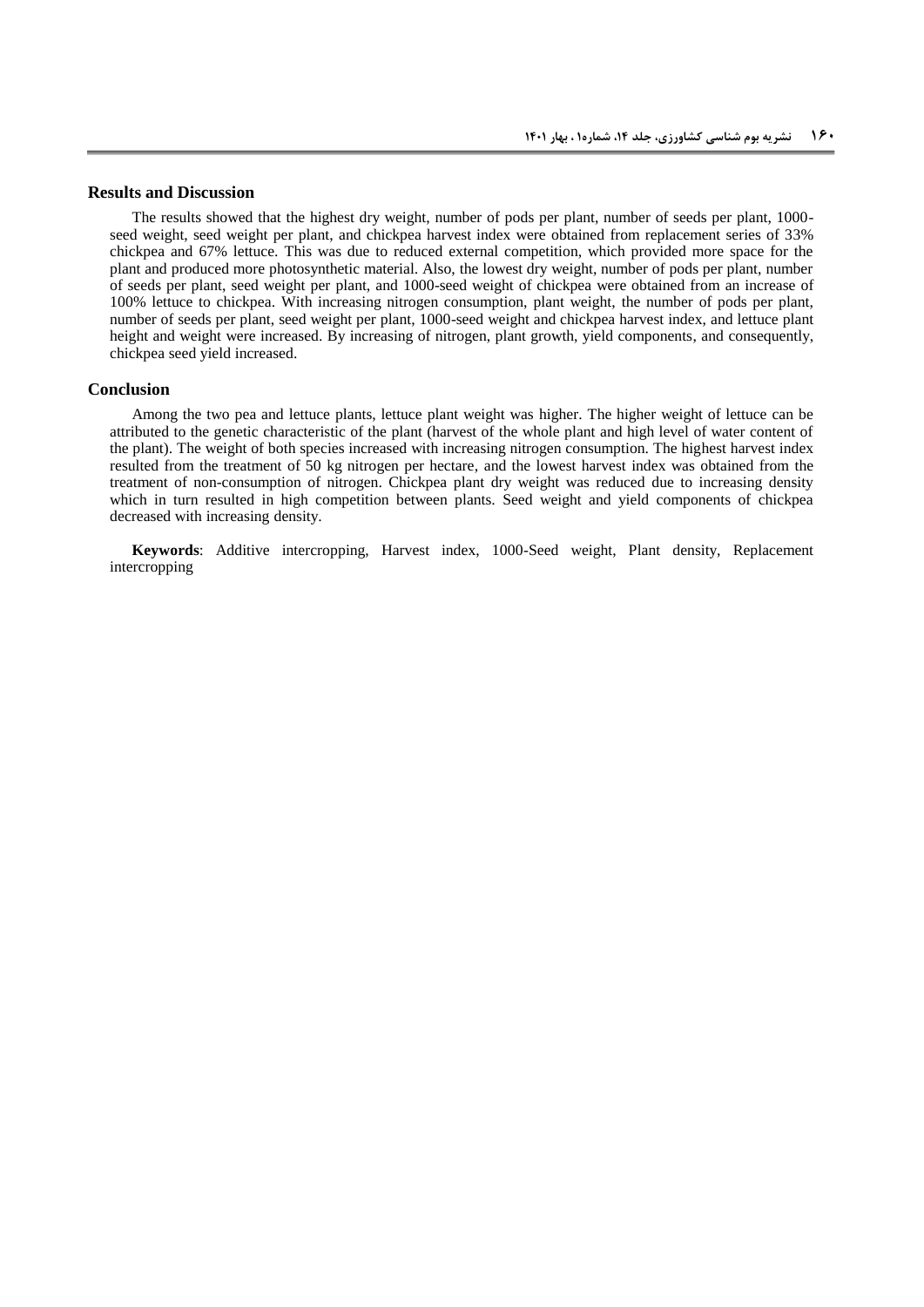

**مقاله پژوهشی**

**بررسی عملکرد بوته و اجزای عملکرد نخود زراعی ).L** *arietinum Cicer* **)و وزن و ارتفاع بوته کاهو ).L** *sativa Lactuca* **)تحت تأثیر نیتروژن و نسبتهای مختلف کشت مخلوط**

> **1\* حسن محمدیپور <sup>2</sup> و معصومه نعیمی <sup>2</sup> ، مهدی مالشاهی <sup>2</sup> ، علی نخزریمقدم** تاریخ دریافت: 2911/21/12 تاریخ بازنگری: 2911/22/12 تاریخ پذیرش: 2911/21/19

محمدیپور، ح،. نخزریمقدم، ع،. مالشاهی، م،. و نعیمی، م،. .1041 بررسی عملکرد بوته و اجزای عملکرد نخود زراع ی ).L *arietinum Cicer*) و وزن و ارتفاع بوته کاهو (*.Lactuca sativa* L) تحت تأثیر نیتروژن و نسبتهای مختلف کشت مخلـوط. بـومشناسـی کشـاورزی ۱۴(۱): ۱۷۱–  $.149$ 

### **چکیده:**

بهمنظور بررسی تأثیر کود نیتروژن و نسبتهای مختلف کشت مخلو بر عملکرد بوته و اجزای عملکرد نخود زراع ی (*.*L *arietinum Cicer* (و وزن و ارتفاع بوته کاهو (.L *sativa Lactuca*(، آزمایشی بهصورت فاکتوریل در قالب طرح بلوکهای کامل تصادفی با سه تکرار در سال زراعی -17 ۱۳۹۶ در مزرعه دانشگاه گنبدکاووس اجرا گردید. عامل الگوی کاشت در نه سطح شامل کشت خالص نخود زراعی و کاهو، کشت مخلوط جایگزین ۳۳، ۵۰ و ۶۷ درصد کاهو بهجای نخود زراعی و کشت مخلوط افزایش ۳۳، ۵۰، ۶۷ و ۱۰۰ درصد کاهو به نخود زراعی و عامل نیتروژن در سه سطح شـامل عدم مصرف و مصرف 54 و 144 کیلوگرم نیتروژن خالص در هکتار بودند. نتایج نشان داد که بیشترین وزن خشک بوته، تعداد غالف در بوته، تعداد دانه در بوته، وزن هزار دانه، وزن دانه در بوته و شاخص برداشت نخود زراعی مربوط به تیمار کشت مخلوط جایگزین ۳۳ درصد نخـود زراعـی و ۶۷ درصـد کاهو و کمترین آن مربوط به تیمار کشت مخلوط افزایشی ۱۰۰ درصد کاهو + ۱۰۰ درصد نخود زراعی بود. با افزایش مصرف نیتروژن، وزن بوته، تعـداد غلاف در بوته، تعداد دانه در بوته، وزن دانه در بوته، وزن ۱۰۰۰ دانه و شاخص برداشت نخود زراعی افزایش یافت. اگرچه در تیمارهای افزایشـی ارتفـاع بوته کاهو بیشتر بود، امّا وزن بوته در تیمارهای جایگزین بیش از سایر تیمارها بود. در مجموع، افزایش تراکم بوتـه وزن بوتـه نخـود زراعـی و کـاهو را کاهش داد، امّا مصرف نیتروژن تا 144 کیلوگرم در هکتار وزن بوته را افزایش داد.

 $\overline{a}$ 

و**اژههای کلیدی:** تراکم بوته، شاخص برداشت، سری افزایشی، کشت مخلوط جایگزین، وزن هزار دانه

### **مقدمه**

هدف اصلی کشاورزی رایج به حداکثر رساندن توأم تولید و درآمد است. بهمنظور دستیابی به این اهداف مجموعـهای از عملیـات بـدون

)Email: [hasanmohammadipor@yahoo.com](mailto:hasanmohammadipor@yahoo.com)  DOI: [10.22067/agry.2021.68143.1009](https://dx.doi.org/10.22067/agry.2021.68143.1009)

توجه به پیامدهای درازمـدت آنهـا و بـدون در نظـر گـرفتن پویـایی بومشناختی نظامهای زراعی تکامل یافتهاند که پیامد آنها گسترش تککشتی در مقیاس وسیع و وابستگی شدید آن به انرژیهای فسیلی غیرقابلتجدید میباشد. چنین نظامی در رفع نیازهای غذایی جمعی ت رو به رشد کنونی و نسلهای آتی ناتوان بوده و این مسئله لـزوم شکل گیری تفکر پایدار در کشاورزی جهت حـل مشـکلات موجـود را اجتنابناپذیر میسازد (<u>Borghi et al, 2013</u>). از فواید کشت مخلوط میتوان به افزایش عملکرد گیاهـان زراعـی و بهبـود وضـعیت زمـین

<sup>-1</sup> فارغالتحصیل کارشناسی ارشد اگرواکولوژی، گروه تولیدات گیاهی، دانشگاه گنبد کاووس، ایران.

<sup>-2</sup> استادیار، گروه تولیدات گیاهی، دانشگاه گنبد کاووس، ایران.

<sup>)\*-</sup> نویسنده مسئول: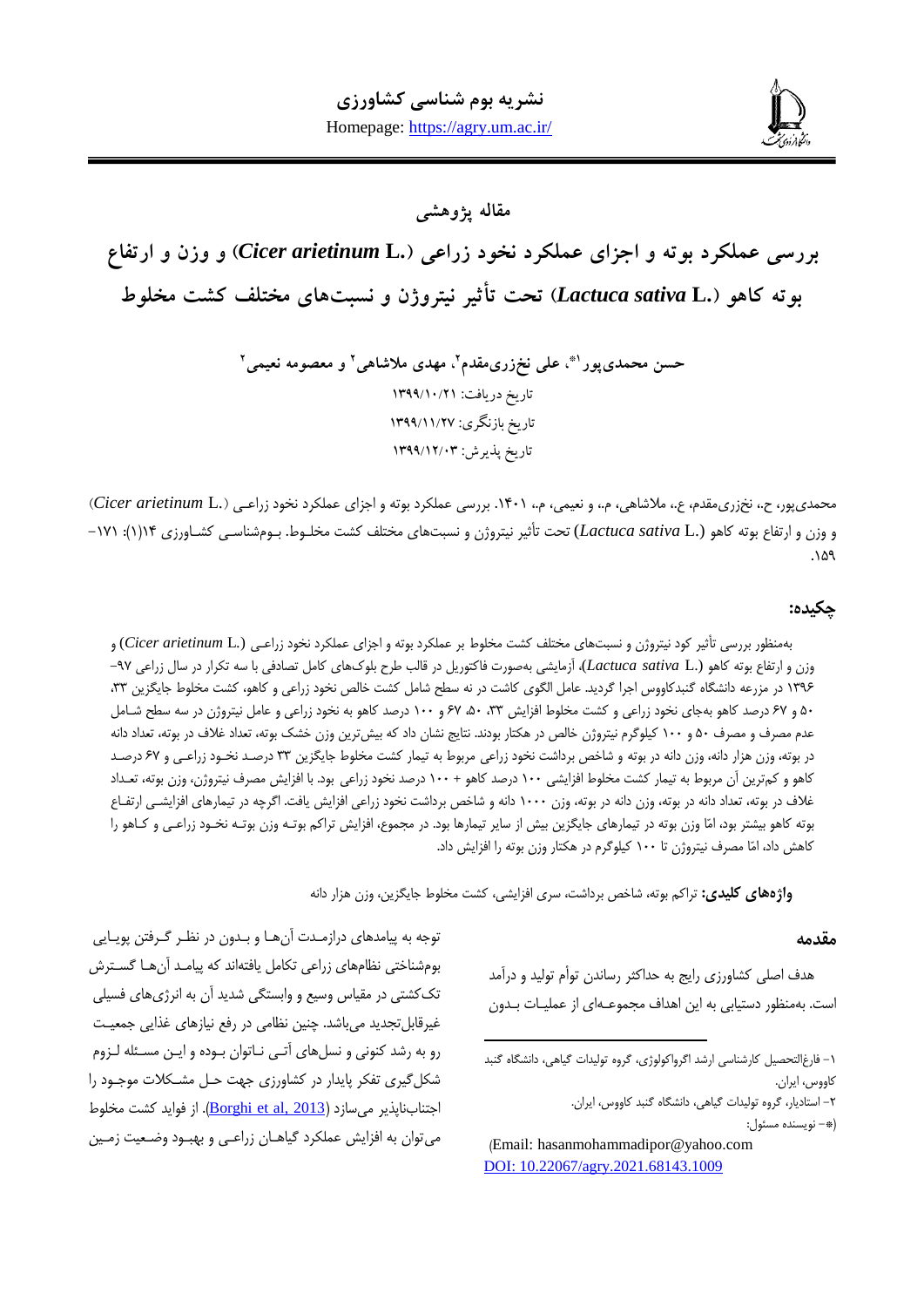اشاره کرد (<u>Yang [et al., 2018](#page-12-0)</u>).

یکی از دلایل اصلی که کشاورزان در جهان کشت مخلـوط را بـر کشت خالص ترجیح میدهند ایـن اسـت کـه در اغلـب مـوارد تولیـد بیشتری از کشت مخلوط در مقایسه با کشت خـالص از همـان مقـدار زمین بهدست میآید <u>(Yang et al., 2014</u>). کشت مخلـوط حبوبـات با گیاهان غیر حبوبات علاوهبر استفاده صحیح و بهینـه و عادلانـه از منابع مثل زمین و نیروی کار، باعث افزایش بهرهوری در واحد سطح و تقویت بهرهوری کل در واحد سطح و زمان شد ( Najafi & Keshtehgar, 2014). گزارش شد که در کشت مخلوط لوبیا )*Sesamum indicum* L.( د کنج و( *Phaseolus vulgaris* L.( تیمارهای ۲۵:۲۵۰ ۰:۵۰۰ و ۲۵:۲۵ وزن هزار دانه، تعداد کپسول یا غلاف در بوته، تعداد بذر در غلاف و شـاخص برداشـت بـیشتری از سایر تیمارها داشتند (2017 .Ghale Noyee et al). یکی از دلایل اثر مثبت حضور لوبیا بر کنجد میتواند خاصیت تثبیتکنندگی نیتروژن توسط ریشههای لوبیا باشد. بررسی کشت مخلوط نعناع فلفلی ).L *piperita Mentha* )و ب اقال ).L *faba Vicia* )نش ان داد ک ه بیش ترین تعداد غلاف در بوته، تعداد دانه در غلاف و وزن صـد دانــه باقال از نسبت 9 ردیف ب اقال و 2 ردی ف نعن اع فلفل ی ب ه دس ت آم د (<u>Amani Machiani et al., 2017)</u>. با بررسی نتـایج ویژگـیهـای مورد بررسی در کشت مخلـوط نخـود (Cicer arietinum L.) و زعفران ).L *sativus Crocus* )مشخص شد که اثر نسبتهای کشت مخلوط بر ارتفاع بوته، تعداد شاخه فرعی، تعداد غلاف در بوته، تعداد دانه در بوته، عملکرد بیولوژیک و عملکرد دانه نخود معنیدار بود. وزن خشک کلاله زعفران با افزایش درصد حضـور افزایشـی نخـود از ۲۰ درصد به ۱۰۰ درصد کاهش یافت (Asadi et al., 2016b). در بررسی کشت مخلو شوید ).L *graveolens Anethum* )و شنبلیله ).L *graecum-foenum Trigonella*)، گی اه ش وید در نس بت ه ای افزایشی بیشترین وزن تر و خشک، تعداد چتر، وزن هزار دانه، تع داد دانه در گیاه، عملکرد بیولوژیک و شاخص برداش ت را داش ت و گی اه شنبلیله نیز در نسبتهای جایگزینی دارای حداکثر عملکرد بیولوژیک، نیام در شاخه اصلی، نیام در شاخه فرعی، دانـه در نیـام، وزن دانـه در نیام و وزن خشک برگ بود بن ابراین، گی اه ش نبلیله ب ه عن وان گی اه داروئی– علوفهای و تثبیتکننده نیتروژن توانست ویژگی هـای رشـد

گیاه شوید را بهبود بخشد و گیاهی مؤثر در سیستمهای کشت مخلو باشد (Shokati & Zehtab Salmasi, 2014). اثر كشت مخلوط آفت ابگردان ).L *annuus Helianthus* )و ذرت ).L *mays Zea* )ب ر ارتفاع بوته، قطر طبق، تعداد دانه در ردیف، تعداد دان ه در طب ق ، وزن ۱۰۰ دانه و عملک رد دانـه در بوتـه آفتـابگردان معنـیدار بـود )[2016 ,Talebi & Asl Nasrollahzadeh](#page-11-3)). در بررس ی رفت اری و همکاران (<u>Raftari et al., 2019</u>) مصرف نیت روژن نسـبت بـه عـدم مصرف آن باعث افزایش ارتفاع بوته، تعداد غالف در بوته، تعداد دان ه در غالف، تعداد دانه در بوته، وزن 144 دانه و عملکرد غالف در بوت ه نخودفرنگی (.Pisum sativum L) شد. بیشترین ارتفاع بوته مربوط به تیمارهـای افـزایش ۱۰۰ و ۶۷ درصـد کـاهو بـه نخـودفرنگی بـود و بیشترین تعداد غالف در بوته، تعداد دانه در غالف، تعداد دانه در بوته، وزن 144 دانه و عملکرد غالف در بوته نخ ودفرنگی از تیم ار کش ت مخلوط جایگزین ۶۷ درصد کاهو بهجای نخودفرنگی بهدست آمد.

با توجه به فقدان اطلاعات لازم در خصوص کشت مخلوط نخـود زراعی و کاهو در منطقه گنبدکاووس، این بررسی با هدف بررسی اث ر الگوی کاشت و نیتروژن بر عملکرد بوته و اجزای عملکرد نخود زراعی و وزن و ارتفاع بوته کاهو انجام شد.

# **مواد و روشها**

بهمنظور بررسی اثر نیتروژن بر عملک رد بوت ه و اج زای عملک رد نخود زراعی و وزن و ارتفاع بوته کاهو در کشت مخلوط، آزمایشـی در مزرعـه آموزشـی و تحقیقـاتی دانشـکده کشـاورزی و منـابع طبیعـی دانشگاه گنبدکاووس در سال زراعی ۹۷- ۱۳۹۶ بهصورت فاکتوریل در قالب طرح بلوکهای کامل تصادفی با سه تکرار انجام شد. ط ول جغرافیایی محل آزمایش 55 درجه و 11 دقیقه شرقی و عرض آن 97 درجه و 15 دقیقه شمالی است. ارتفاع از سطح دریا 01 متر و براس اس تقسیم بندی آب و هــوایی کــوپن، دارای اقلــیم مدیترانــهای گــرم و نیمهخشک است.

خصوصیات خاک منطقه تحت کشت بنـابر اطلاعـات حاصـل از آزمون خاک در سال 1911 در جدول 1 آورده شده است.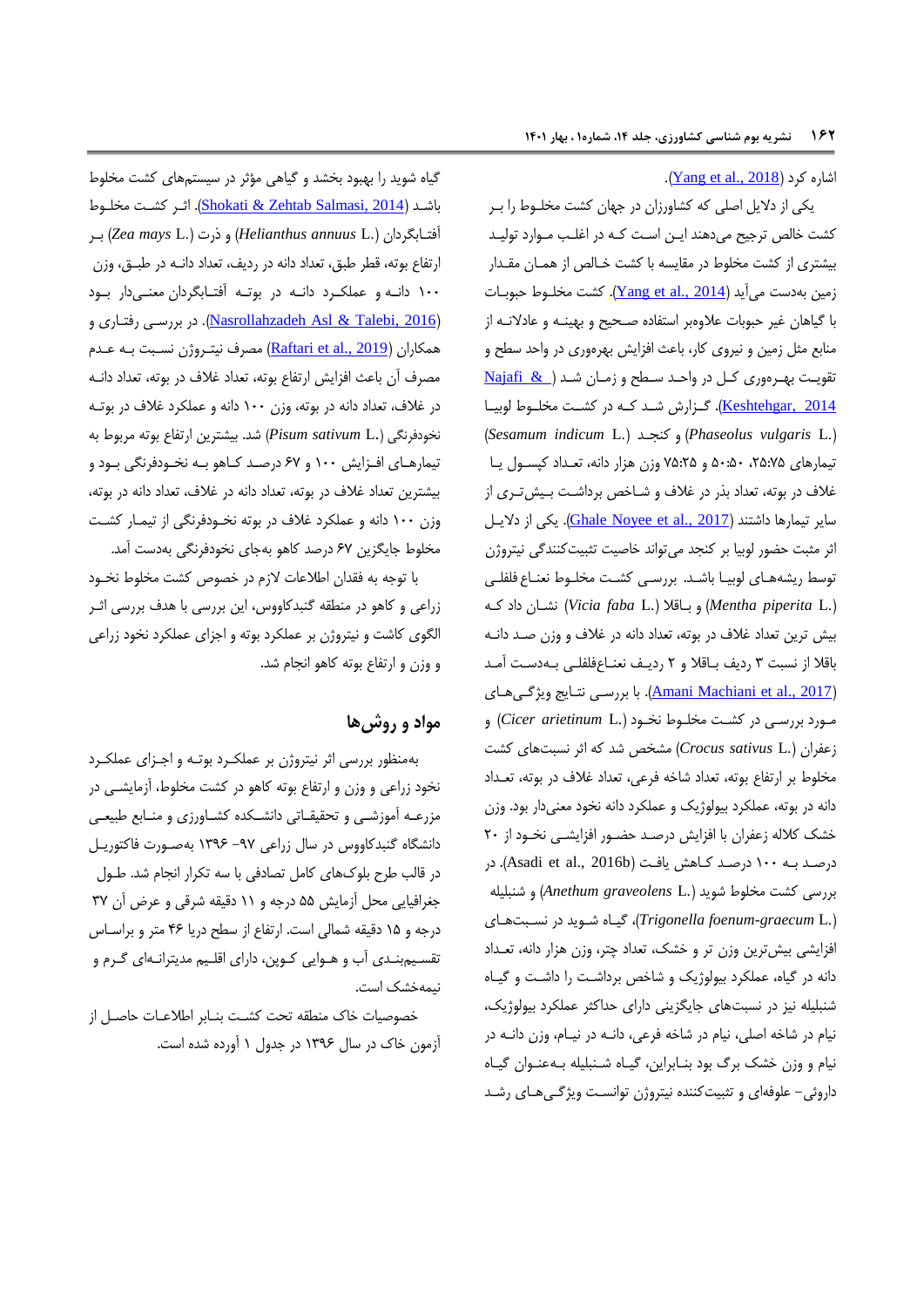| حدول ۱- مشخصات خاک مزرعه دانشگاه گنیدکاووس<br>Table 1- Farm soil specifications of Gonbad Kavous University |                                                       |                                               |               |                                 |                                      |                         |
|-------------------------------------------------------------------------------------------------------------|-------------------------------------------------------|-----------------------------------------------|---------------|---------------------------------|--------------------------------------|-------------------------|
| نيتروژن کل<br>Total N $(%)$                                                                                 | فسفر قابل جذب<br>Available $P$ (mg.kg <sup>-1</sup> ) | يتاسيم قابل جذب<br>Available K $(mg.kg^{-1})$ | اسيديته<br>pH | هدايت الكتريكي<br>$Ec (dS.m-1)$ | ماده ألى<br>Organic matter<br>$($ %) | ىافت<br><b>Texture</b>  |
| 0.08                                                                                                        |                                                       | 409                                           | 7.94          | 0.77                            | 0.78                                 | سيلتي لوم<br>Silty loam |

مصرف شد.

عامل های مورد بررسی مشتمل ب رنسبت های مختلف کشت مخلوط در نه سطح شامل کشت خالص نخود زراعی و کاهو، کشت مخلوط جایگزین ۳۳، ۵۰ و ۶۷ درصد ک]هو بـهجـای نخـود زراعـی، کشت مخلوط افزایش ۳۳، ۵۰، ۶۷ و ۱۰۰ درصد کاهو به نخود زراعی و نیتروژن در سه سطح شامل عدم مصرف نیت روژن و مص رف 54 و 144 کیلوگرم نیتروژن خالص با منشأ اوره 01 درصد در هکتار بود.

در این بررسی از کاهوی سفید فرانسوی و رقم آزاد نخـود زراعـی استفاده شد. فواصل خطو کاشت 94 سانتیمتر و طول آنها سه متر در نظر گرفته شد. فاصله بوته در روی ردیف برای کاهو 24 سانتیمتر و برای نخود زراعی 14 سانتیمتر بود. تع داد ردی ف ه ای کاش ت در کشت خـالص نخـود زراعـى و کـاهو چهـار بـود. در کشـت مخلـوط جایگزین ۵۰ درصد کاهو بهجای نخود زراعی تعداد ردیف چهار و بهصورت نخود زراعی- کاهو - نخـود زراعـی- کـاهو بـود. در تیمـار کشت مخلوط جایگزین ۳۳ درصد کاهو و ۶۷ درصد نخود زراعی تعداد ردیف کاشت پنج و ب ه ص ورت نخ ود زراع ی - ک اهو - نخ ود زراعی- نخود زراعی- کاهو و در تیمار کشت مخلوط جایگزین ۳۳ درصد نخود زراعی و ۶۷ درصد کاهو تعداد ردیف کاشت پنج و بهصورت نخود زراعی- کاهو- کاهو – نخود زراعـی- کـاهو بـود. در تیمارهای افزایشی تعداد ردیف هش ت و ک اهو در وس ط ردی ف ه ای نخود زراعی (بهفاصله ۱۵ سانتی متر از نخود زراعی) با فواصل ۶۰ ۴۰، ۳۰ و ۲۰ سانتی متر (به ترتیب برای ۳۳، ۵۰، ۶۷ و ۱۰۰ درصد افزایش) کشت شد. بذرهای نخود زراعی به تعداد دو عدد در هر کپه به عمق حدود سه سانتیمتر در تاریخ 21 آذر ماه 1911 کشت گردید. در مرحله چهار الی پنج برگی، بوتههای اضافی نخود زراعـی حـذف و در هر کپه یک بوته باقی گذاشته شد. کـاهو نیـز همزمـان بـا نخـود بهصورت نشائی کشت شد. در زمان کاشت 144 کیلوگرم سوپرفسفات تریپل (۴۶ درصد فسفر) در هکتار مصرف گردید. ۵۰ درصد نیت روژن خالص با توجه بهمیزان تعیین شده در تیمارها در زمان کاشت و ۵۰ درصد بقیه بهصورت سرک در زمان شروع غالفده ی نخ ود زراع ی

برای تعیین وزن خشک بوته، تعداد غالف در بوته، تعداد دان ه در غالف، تعداد دانه در بوته، وزن دانه در بوته، وزن هزار دانه و ش اخص برداشت نخود زراعی و وزن و ارتفاع کاهو از هر کـرت پـنج بوتـه بـه تصادف انتخاب و اندازهگیری شدند. زمان برداشت کاهو ١٧ اردیبهشت ماه و نخود زراعی نهم خرداد ماه 1917 بود. ب رای تعی ین وزن کاهو، برگهای پیر و نامرغوب که دارای لکههای قهوهرنگ ب ود و باعث کاهش بازارپسندی میشد، حـذف گردیـد. بـرای تعیـین وزن نخود زراعی، دانه خشک برداشت شد. تجزیه آماری دادهها با اس تفاده از نرمافزار آماری SAS( نسخه 1/0( انجام و ب رای مقایس ه می انگین 1 دادهها از آزمون حداقل تفاوت معنیدار )LSD) در سطح احتمال پنج درصد استفاده شد.

### **نتایج و بحث**

نتایج تجزیه واریانس نشان داد که اثـر نیتـروژن بـر وزن خشـک بوته، تعداد غالف در بوته، تعداد دانه در بوت ه، وزن ه زار دان ه و وزن دانه در بوته در سطح یک درصد و بر شاخص برداشت در س طح پ نج درصد معنیدار شد. اثر الگوی کاشت بر وزن خشک بوته، تعداد غالف در بوته، تعداد دانه در بوته، وزن هزار دانه، وزن دانه در بوته و شاخص برداشت در سطح یک درصد معنیدار شد )جدول 2(.

# **وزن خشک نخود زراعی**

مقایسه میانگین دادهها نشان داد که بیشترین وزن خشک نخود زراعی با ۲۹/۰۹ گرم متعلق بـه تیمـار کشـت مخلـوط جـایگزین ۳۳ درصد نخود زراعی + 17 درصد کاهو بود که تفاوت معنیداری با تیمار کشت مخلوط جایگزین ۵۰ درصد نخـود زراعـی + ۵۰ درصـد کـاهو نداشت. کمترین وزن خشک نخود زراعی به تیمار ۱۰۰ درصـد نخـود

**.** 

<sup>1</sup> - Least Significant Difference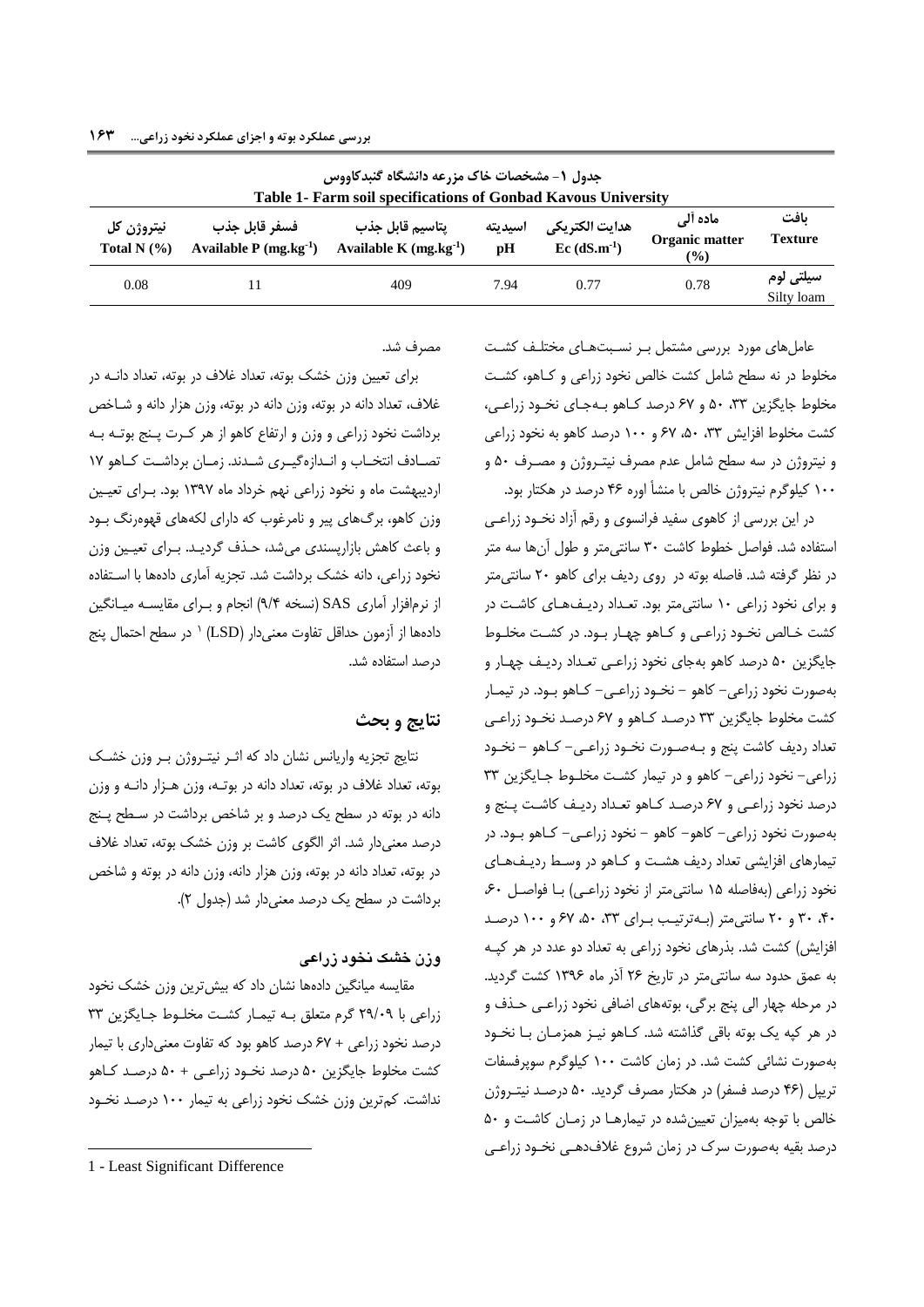نخود زراعی نداشت )جدول 9(.

زراعی ۱۰۰+ درصد کاهو بـا ۱۵/۹۱ گـرم تعلـق داشـت کـه تفـاوت معنیداری با تیمارهای کشت مخلو افزایش 17 و 54 درصد کاهو به

|                                                  |                |                |                  | chickpea        |                   |                            |                          |                         |  |  |
|--------------------------------------------------|----------------|----------------|------------------|-----------------|-------------------|----------------------------|--------------------------|-------------------------|--|--|
| ويژگىھا                                          |                | ميانگين مربعات |                  |                 |                   |                            |                          |                         |  |  |
| <b>Traits</b>                                    | درجه           | وزن خشک        | تعداد غلاف       | تعداد دانه      | تعداد دانه        | وزن ۱۰۰۰                   | وزن دانه                 | شاخص                    |  |  |
| منابع تغيير                                      | أزادي          | Dry            | در بوته          | در غلاف         | در بوته           | دانه                       | در بوته                  | برداشت                  |  |  |
| S.O.V                                            | d.f            | weight         | Pod per<br>plant | Seed per<br>pod | Seed per<br>plant | <b>1000-seed</b><br>Weight | Seed weight<br>per plant | <b>Harvest</b><br>index |  |  |
| تكرار<br>Replication                             | $\overline{c}$ | 5.007          | 9.038            | 0.002           | 1.565             | 231.8                      | 0.226                    | 14.79                   |  |  |
| نيتروژن<br>Nitrogen (N)<br>نسبتهای کاشت          | $\overline{c}$ | 52.86**        | $13.1**$         | 0.009           | $206.6**$         | $1681**$                   | $35.17**$                | $176.7*$                |  |  |
| مخلوط<br>Intercropping<br>ratios<br>الگوی کاشت × | $\overline{7}$ | $218.3**$      | $442.0**$        | 0.017           | 542.8**           | 1341**                     | 83.36**                  | $160.3**$               |  |  |
| نيتروژن<br>$(N \times PP)$                       | 14             | 0.75           | 3.744            | 0.005           | 7.146             | 46.17                      | 0.755                    | 21.02                   |  |  |
| خطاى أزمايش<br>Error                             | 46             | 7.468          | 7.533            | 0.008           | 19.17             | 337.9                      | 2.866                    | 37.32                   |  |  |
| ضريب تغييرات<br>$C.V.$ (%)                       |                | 12.32          | 9.98             | 9.19            | 15.84             | 5.37                       | 17.71                    | 14.39                   |  |  |

**جدول -2 تجزیه واریانس )میانگین مربعات( اثر الگوی کاشت با کاهو و نیتروژن بر صفات مورد بررسی نخود زراعی Table 2- Analysis of variance (mean of squares) of effect of planting pattern with lettuce and nitrogen on studied traits of** 

\* و **:** بهترتیب معنیدار در سطح احتمال پنج و یک درصد. **respectively ,levels probability 1% and 5 at Significant :**\*\* \*\* **and** \*

.([Amani Machiani et al.,](#page-10-0) 2017). با مصرف نیتروژن وزن خشک بوته نخود زراعی اف زایش یاف ت. این افزایش، در تیمار مصرف ۵۰ کیلوگرم در هکتار ۸/۹۴ درصد و در تیمار مصرف ۱۰۰ کیلوگرم در هکتار ۱۴/۲۸ درصد نسبت بـه تیمـار عدم مصرف نیتروژن بود )جدول 0(. حداکثر وزن خشک بوته به تیمار مصرف 144 کیلوگرم نیتروژن در هکتار با 29/59 گرم تعلق داشت که با تیمار مصرف ۵۰ کیلـوگرم در هکتـار تفـاوت معنـی داری نداشـت. افزایش نیتروژن باعث افزایش فتوسنتز و در نتیجه، رشد گیاه میشود. همچنین، نیتروژن باعث افزایش کارآیی ج ذب آب و عناص ر غ ذایی شده و مجموعه این عوامل باعث افزایش رشد و افزایش وزن خش ک بوتـه نخـود زراعـی مـیگـردد. نتـایج بررسـی کشـت مخلـوط کلـزا ).L *napus Brassica* )و نخ ودفرنگی نش ان داد در هم ه س طوح نیتروژن، وزن خشک در دو گیاه کلزا و نخودفرنگی نسبت ب ه کش ت خالص آنها بیش تر بود (<u>Baharlouie & Fallah.,</u> 2015).

در تیمارهای کشت مخلوط جـایگزین، بـا افـزایش نسـبت نخـود زراعی وزن بوته کاهش یافت. این امر را میت وان ب ه رش د ب یش ت ر گیاهان با توجه به فضای بیشتری که در اختیار داشتند نسبت داد، زیرا کاهو گیاهی است که مستقیم رشد می کنـد. بنـابراین، فضـای بیش تری در اختیار گیاه هم راه قرار مهدهد. در تیمارهای کشت مخلوط افزایشی وزن بوته بسیار کم بود، زیرا در این تیمارها تراکم در واحد سطح و در نتیجه، رقابت بین بوتهها بیشتر بود. با افزایش تراکم، وزن خشک بوته نخود زراعی کاهش بیشتری یافت، بهطوریکه وزن بوته در تیمار ۱۰۰ درصد نخود زراعی + ۱۰۰ درصد کاهو نسبت به تیمار 99 درصد نخود زراعی + 17 درصد کاهو 05/91 درصد و نسبت به تیمار 144 درصد نخود زراع ی + 99 درص د ک اهو 29/91 درص د کاهش یافت. در بررسی کشت مخلوط باقلا و نعناع فلفلی، با افـزایش ردیفهای باقلا و نعناع فلفلی افـزایش وزن خشـک در واحـد سـطح مشاهده شد و دلیـل این امر را بـه اصـل تولیـد رقـابتی و مسـاعدتی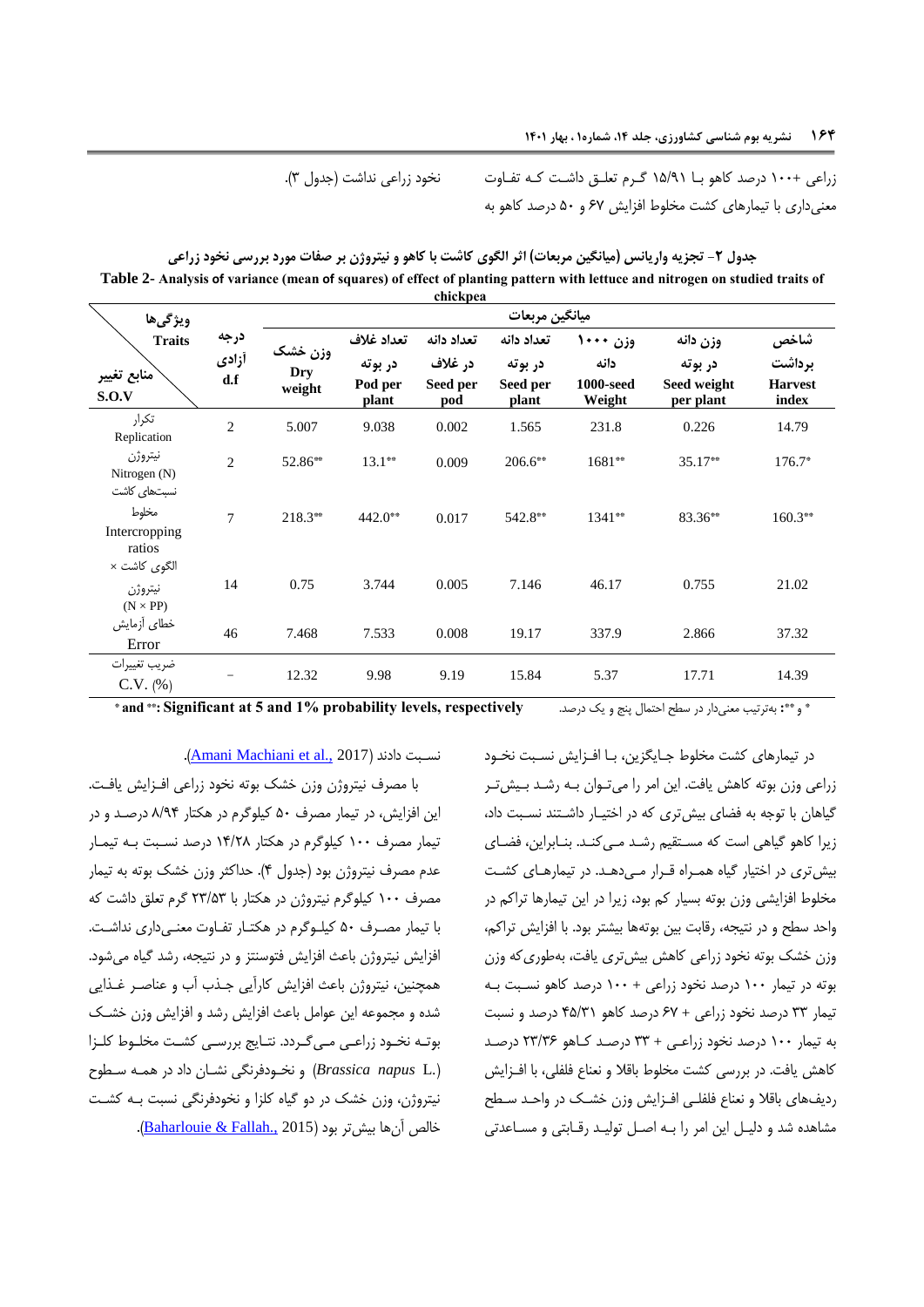**Intercropping ratios**

**جدول -3 مقایسه میانگین وزن خشک بوته، تعداد غالف در بوته، تعداد دانه در بوته، وزن هزار دانه، وزن دانه در بوته و شاخص برداشت نخود زراعی تحت تأثیر الگوی کاشت با کاهو**

|                                                                       | weight per plant and harvest index of chickpea under planting pattern influence with lettuce |                  |                  |                   |                  |                  |                      |  |
|-----------------------------------------------------------------------|----------------------------------------------------------------------------------------------|------------------|------------------|-------------------|------------------|------------------|----------------------|--|
|                                                                       | ويژگىھا<br><b>Traits</b>                                                                     | وزن خشک بوته     | تعداد غلاف       | تعداد دانه        | وزن ۱۰۰۰ دانه    | وزن دانه در بوته | شاخص برداشت          |  |
|                                                                       |                                                                                              | <b>Plant drv</b> | د, بوته          | د, بوته           | <b>1000-seed</b> | Seed weight per  | <b>Harvest</b> index |  |
| بممبثهاي كاشت مخلوط<br>$\mathbf{r}$ and $\mathbf{r}$ and $\mathbf{r}$ |                                                                                              | weight<br>(g)    | Pod per<br>plant | Seed per<br>plant | weight<br>(g)    | plant<br>(g)     | $($ %)               |  |

 $C_{100}$  22.7 28.01 26.15 341.7 8.972 39.16  $C_{67}L_{33}$  24.47 30.17 30.96 348.7 10.82 44.36  $C_{50}$ L<sub>50</sub> 28.43 36.54 35.77 356.7 12.77 44.63  $C_{33}L_{67}$  29.09 38.06 41.39 360.9 14.97 51.43  $C_{100}L_{33}$  20.76 21.51 24.34 335.6 8.187 39.41 C<sub>100</sub>L<sub>50</sub> 18.48 22.40 21.84 335 7.337 39.66  $C_{100}$ L<sub>67</sub> 17.47 21.17 21.50 332.2 7.182 41.07  $C_{100}$  15.91 19.24 19.71 325.9 6.257 40.01

| Table 3- Mean comparison of plant dry weight, number of pods per plant, number of seeds per plant, 1000-seed weight, seed |  |
|---------------------------------------------------------------------------------------------------------------------------|--|
| weight per plant and harvest index of chickpea under planting pattern influence with lettuce                              |  |

| LSD value                                                                                                                                         | 2.59 | 2/6 | 4/15 | 17.44 |  |
|---------------------------------------------------------------------------------------------------------------------------------------------------|------|-----|------|-------|--|
| $\rm C_{100}L_{33}$ کشت خالص نخود زراعی C67L33 و C33L67. بهترتیب کشت مخلـوط جـایگزین ۳۳، ۵۰ و ۶۷ درصـد کـاهو بـهجـای نخـود زراعـی 2 $\rm C_{100}$ |      |     |      |       |  |

و 1 $\rm C_{100}$ . بهترتیب کشت مخلوط افزایش ۳۳، ۵۰، ۶۷ و ۱۰۰ درصد کاهو به نخود زراعی  $\rm C_{100}$ . در $\rm C_{100}$ و ۲۰۵ $\rm C_{100}$ 

C<sub>100</sub>: Sole crop chickpea, C<sub>67</sub>L<sub>33</sub>, C<sub>50</sub>L<sub>50</sub> and C33L67: 33, 50 and 67% of letuce instead of chickpea, respectively, C<sub>100</sub>L<sub>33</sub>, C<sub>100</sub>L<sub>50</sub>,  $C_{100}L_{67}$  and  $C_{100}L_{100}$ : 33, 50, 67% of letuce + 100% chickpea, respectively.

## **جدول -4 مقایسه میانگین وزن خشک، تعداد غالف در بوته، تعداد دانه در بوته، وزن 1111 دانه، وزن دانه در بوته و شاخص برداشت نخود زراعی تحت تأثیر سطوح نیتروژن**

**Table 4- Mean comparison of plant dry weight, number of pods per plant, number of seeds per plant, 1000-seed weight, seed weight per plant and harvest index of chickpea under nitrogen levels influence**

| ويژگىھا<br><b>Traits</b><br>نيتروژن<br><b>Nitrogen</b> | وزن بوته<br><b>Plant</b> weigh<br>(g) | تعداد غلاف<br>در بوته<br>Pod per<br>plant | تعداد دانه<br>در بوته<br>Seed per<br>plant | وزن ۱۰۰۰ دانه<br><b>1000-seed</b><br>weight<br>(g) | وزن دانه در<br>يوته<br>Seed weight<br>per plant $(g)$ | شاخص برداشت<br><b>Harvest</b><br><b>Index</b><br>(%) |
|--------------------------------------------------------|---------------------------------------|-------------------------------------------|--------------------------------------------|----------------------------------------------------|-------------------------------------------------------|------------------------------------------------------|
| $\Omega$                                               | 20.59                                 | 25.04                                     | 24.65                                      | 333.9                                              | 8.337                                                 | 39.92                                                |
| 50                                                     | 22.43                                 | 27.71                                     | 27.75                                      | 342.1                                              | 9.589                                                 | 42.15                                                |
| 100                                                    | 23.53                                 | 29.79                                     | 30.52                                      | 350.7                                              | 10.76                                                 | 45.32                                                |
| LSD value                                              | 1.59                                  | 1.6                                       | 2.54                                       | 10.68                                              | 0.98                                                  | 3.55                                                 |

#### **تعداد غالف در بوته**

کاهش نسبت نخود زراعـی در کشـت مخلـوط جـایگزین باعـث افزایش تعداد غلاف در بوته شد. حداکثر تعداد غلاف در بوتـه مربـوط به تیمار 99 درصد نخود زراعی+ 17 درصد کاهو بود )جدول 9(. ای ن امر بهعلت افزایش تعداد شاخههای جانبی با توجه به در اختی ار ب ودن فضای بیشتر برای هر بوته بود که منجر به افزایش تعداد اندام زایشی در گیاه شد. افزایش تعداد ردیف و در نتیجه، تراکم بوته در واحد سطح در تیمارهای افزایشی عامل اصلی کاهش تعداد غلاف در بوتـه نخـود زراعی به علت رقابت بیشتر بین بوتههـا بـود. نتـایج فـوق بـا نتـایج رفتاری و همکاران (Raftari et al., 2019) مطابقت دارد. در بررسی احمدوند و حاجینیا )2015 [Hajinia & Ahmadvand](#page-10-1) )تعداد غالف

در بوته سویا (*Glycine max* L.) در تیمـار کشـت مخلـوط بـیش از کشت خالص بود. تعداد غالف در بوته، وزن غالف، عملکرد غالف در بوته، وزن ۱۰۰ دانه، شاخص برداشت و وزن تر بوتـه نخـودفرنگی در تیمارهای کشت خالص نخ ودفرنگی و کش ت مخل و ج ایگزین ب ا اسفناج (.Spinacia oleracea L) بیش از تیمارهای کشت مخلوط .([Nakhzari Moghaddam et al., 2019](#page-11-6)).

با افزایش مصرف نیتروژن، تعداد غ الف در بوت ه اف زایش یاف ت )جدول 0(. افزایش تعداد غالف در تیمار مصرف 54 کیلوگرم نیتروژن در هکتار ۱۰/۶۶ درصد و در تیمـار مصـرف ۱۰۰ کیلـوگرم در هکتـار 18/17 درصد بود. افزایش تعداد غالف در بوته بهواسطه تعداد بیش تر گل بهدلیل بهبود فراهمی و کارآیی مصرف نیتروژن اتفاق افتاد. نتایج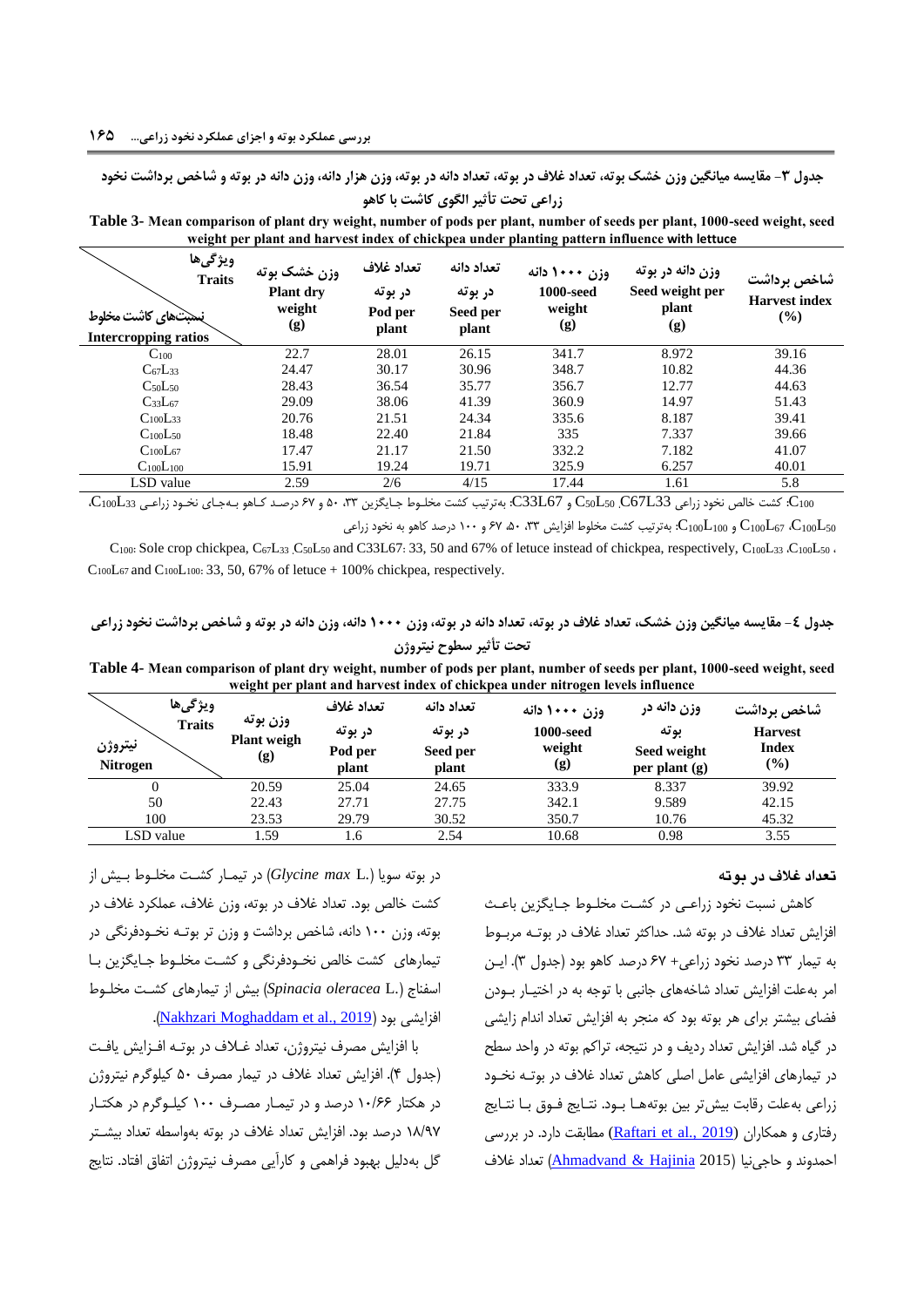حاصل از بررسی کشت مخلوط نخودفرنگی و کاهو نشـان داد کـه بـا افزایش مصرف نیتروژن تا ۵۰ کیلـوگرم در هکتـار (حـداکثر مصـرف) تعداد غلاف در بوته نخودفرنگی هم افزایش یافت (Raftari et al., [\)](#page-11-4) .)[2019](#page-11-4)

#### **تعداد دانه در بوته**

افزایش رقابت بین بوتههای نخود زراعی و کاهو در تیماره ای کشت مخلوط افزایشی که باعث کاهش تعـداد غـلاف در بوتـه شـد، تعداد دانه در بوته را در این تیمارها کاهش داد )جدول 9(. ب اال ب ودن تعداد غلاف در بوته در تیمارهای کشت مخلوط جـایگزین بـهدلیـل وجود فضا و عناصر غذایی بیشتر برای هـر بوتـه و در نتیجـه، رقابـت کمتر بین بوتهها بود که باعث افـزایش تعـداد دانـه در بوتـه در ایـن تیمارها شد، بهطوری که حداکثر تعداد دانه در بوته با ۴۱/۳۹ مربوط به تیمار کشت مخلوط جایگزین ۳۳ درصد نخود زراعی و ۶۷ درصد کاهو بود. با بررسی کشت مخلوط نخودفرنگی و کاهو نیز حداکثر تعداد دانه در بوته از تیمار کشت مخلوط جایگزین ۳۳ درصد نخودفرنگی و ۶۷ درصد کاهو بـهدسـت آمـد <u>(Raftari et al., 2017)</u>. بررسـی کشـت مخلو سویا و ارزن ).L *miliaceum Setaria* )نشان داد ک ه تع داد دانه در بوته سویادر همه الگوهای کشت مخلـوط جـایگزین سـویا و ارزن معمولی ب االتر از کشت خ الص ب ود )2015 [& Ahmadvand](#page-10-1) .)[Hajinia.,](#page-10-1)

مصرف کود نیتروژن تعداد دانه در بوته را افزایش داد. تعداد دان ه در بوته بهدلیل افـزایش تعـداد غــلاف در بوتــه بــا افـزایش مصـرف نیتروژن، افزایش یافت (جدول ۴). حداکثر تعداد دانه در بوته به تیمار مصرف 144 کیلوگرم نیتروژن در هکتار با 94/52 دانه تعل ق داش ت. کمترین تعداد دانه در بوته مربوط به تیمار عدم مصرف نیت روژن بود. افزایش تعداد دانه در بوته بهواسطه تلقیح بیشتر گلها بهدلیل وج ود نیتروژن کافی بود.

### **وزن هزار دانه**

وزن هـزار دانـه گیاهـان تـا حـدود بسـیار زیـادی تحـت تـأثیر ویژگیهای ژنتیکی آنها میباشد، امّا تحت تـأثیر شـرایط محیطـی و کاشت نیز قرار میگیرد. با توجه به نتایج جدول ۳، حداکثر وزن ه زار دانه به تیمار جایگزین 99 درصد نخود زراعی + 17 درصد کاهو تعلق داشت که با بقیه تیمارهای جایگزین از نظر آماری اختالف معنیداری

نشان نداد، ولی با تیمارهای افزایشی اخ تالف معن ی داری نش ان داد **.** کمترین آن به تیمار کشت مخلوط افزایشی ۱۰۰ درصد نخود زراعبی + 144 درصد کاهو تعلق داشت. گزار شده است که وزن هزار دان ه نخود زراعی تحت تأثیر تیمارهای آزمایشی قرار گرفت، امّا وزن ه زار دانه باقلا تحت تأثیر قرار نگرفت <u>(Soleimanpur et al., 2015</u>). در کشت مخلوط ذرت و سویا، بیشترین وزن ۱۰۰ دانه از کشت خـالص ذرت بهدست آمـد <u>(Undie et al., 2012</u>). وزن 1۰۰ دانـه و وزن تـر بوته نخودفرنگی در تیماره ای کش ت خ الص نخ ودفرنگی و کش ت مخلوط جایگزین با اسفناج، بیش از تیمارهای کشت مخلوط افزایشی .([Nakhzari Moghaddam et al., 2019](#page-11-6))

بیش ترین وزن هزار دانه متعلق به تیمار مصرف ١٠٠ کیلوگرم نیتروژن در هکتار با 954/7 گرم بود که با تیمار مصرف 54 کیل وگرم نیتروژن در هکتار با ۳۴۲/۱ گرم از نظـر آمـاری اخـتلاف معنـی داری نشان نداد )جدول 0(. در تیمار عدم مصرف نیتروژن دانههای ریزت ری تولید شد. مصرف نیتروژن سبب بهبود ظرفیت فتوسنتزی در دوره قبل از گلدهی نخود زراعی میشود و در مرحله پس از گلدهی، با انتق ال مجدد این مواد فتوسنتزی از منبع به مخزن و همچنین فتوسنتز بیشتر در دوره زایشی، وزن هزار دانه را بهبود مییابد. نتایج حاصل از بررسی کشت مخلوط نخودفرنگی و کاهو نشان داد که بیش ترین و کمترین وزن ١٠٠ دانه نخودفرنگی با ۵۴/۹۸ گرم و ۵۲/۰۴ گرم به ترتیب مربوط به تیمار مصـرف ۵۰ کیلـوگرم نیتـروژن در هکتـار (بیشـترین مقدار) و عدم مصرف نیتروژن بود (Raftari et al., 2019).

### **وزن دانه در بوته**

وزن دانه در بوته متأثر از تعداد دانـه در بوتـه و وزن دانـه اسـت. مقایسه میانگین دادهها نشان داد که بیشترین وزن دانـه در بوتـه بـا ۱۴/۹۷ متعلق به تیمار کشت مخلوط جایگزین ۳۳ درصد نخود زراعی + 17 درصد کاهو بود )جدول 9(. ب ه نظ ر م ی رس د ک اهش رقاب ت برون گونهای بهدلیل برداشت زودتر کاهو فضای بیش تری در اختیار گیاه قرار داد و مواد فتوسنتزی بیشتری تولید گردید. در این تیمار، تعداد دانه در بوته و وزن دانه بیش از تیمارهای دیگر ب ود. ک م ت رین وزن دانه در بوته به تیمار کشت مخلوط افزایشی ۱۰۰ درصد نخـود زراعی + 144 درصد کاهو با 1/257 تعلق داشت. تعداد دانه در بوته و وزن دانه در این تیمار کمتر از تیمارهای دیگر ب ود. در پیوهش ی ک ه روی ذرت شیرین و بادمجان انجام شد، بیشترین وزن دانه در بوته از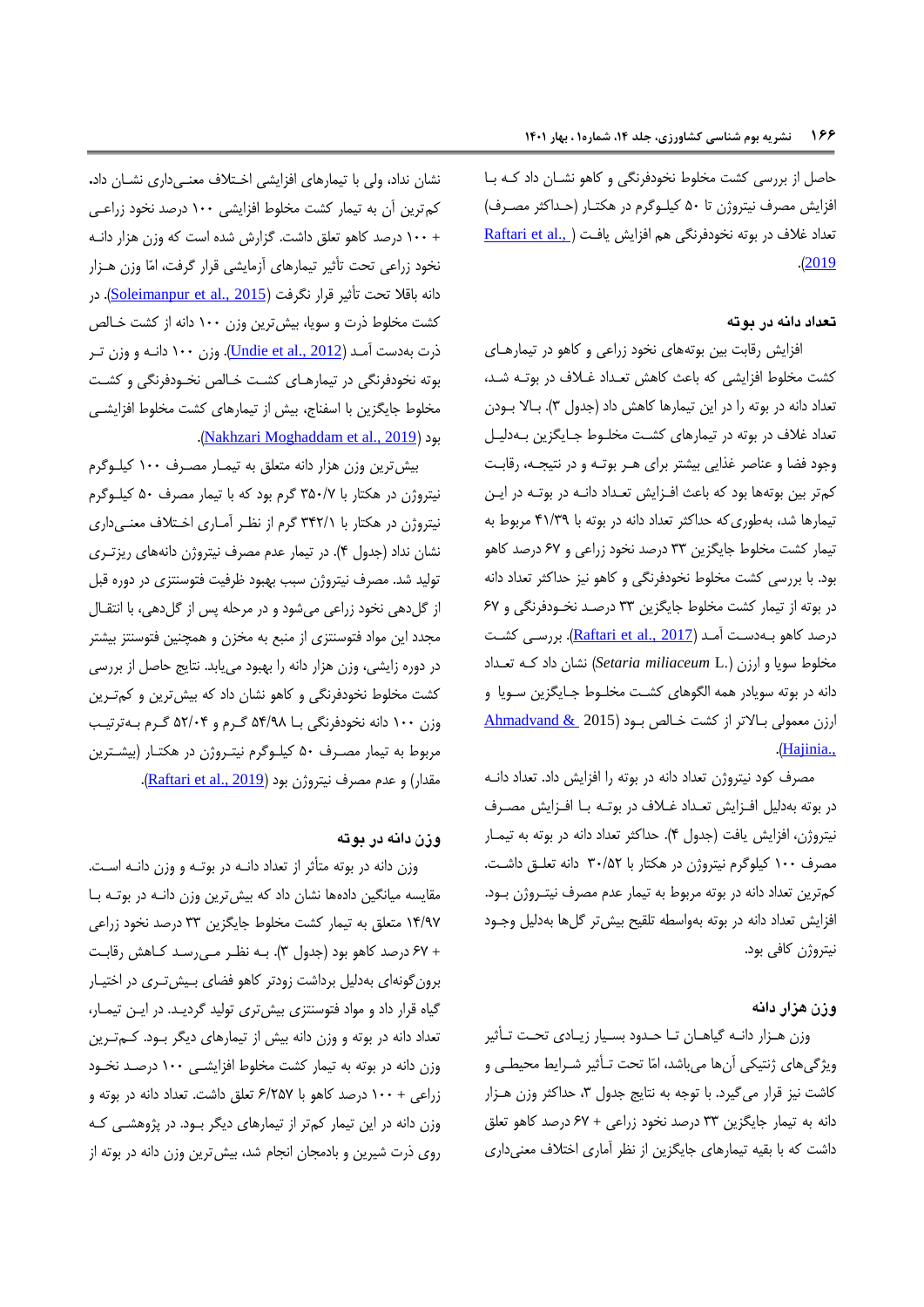تیمار جایگزین 54:54 بهدست آمد. وزن دانه در بوته ذرت ش یرین در تیمارهای کشت مخلوط بیش از کشت خـالص بـود (Asadi et al.,[\)](#page-10-2) 2016a). بررسی کشت مخلوط نخود و گندم نشان داد که بیش ترین عملکرد دانه نخود به تیمار کشت خالص نخود با 117/2 کیل وگرم در هکتار و کمترین عملکرد دانه آن به تیمار 144 درص د نخ ود + 144 درصد گندم با ٢٩٨/٢ کیلوگرم در هکتار تعلـق داشت (Javanmard <u>et al., 2016</u>). در کشت مخلوط آفتابگردان و ذرت بهروش جایگزینی بیش ترین وزن دانه از کشت مخلوط جایگزین ۶۶ درصد آفتابگردان و 90 درصد ذرت ب ه دس ت آم د [\)](#page-11-3) [,Talebi & Asl Nasrollahzadeh](#page-11-3)  $. (2016)$  $. (2016)$  $. (2016)$ 

وزن دانه در بوتـه بـا افـزایش مصـرف نیتـروژن افـزایش یافت. بیش ترین وزن دانه در بوته مربوط بـه تیمـار مصـرف ١٠٠ کیلـوگرم نیتروژن در هکتار بود که با تیمـار مصـرف ۵۰ کیلـوگرم نیتـروژن در هکتار تفاوت معنیداری وجود نداشت. در این دو تیمـار تعـداد دانـه و ورن دانه در بوته بیشتر بود. کمترین وزن دانه در بوته متعلق به تیمار بدون مصرف نیتروژن بود. در این تیمار هر دو وییگی حداقل مقدار را داشت (جدول ۴[\)](#page-11-9). در بررسی پهلوانلو و همکاران (Pahlavanlo et [2015 .,al](#page-11-9) )نیز مصرف کود نیتروژن باعث افزایش عملکرد دانه ش د. در پژوهشی نشان داده شد که با افـزایش مصـرف نیتـروژن تـا ١٢٠ کیلوگرم در هکتار، عملکرد دانه گندم بهطور معنیداری افزایش یاف ت .(Moradi Talawat & Siadat. 2013)

### **شاخص برداشت نخود زراعی**

نتایج حاصل از بررسی شاخص برداشت نشان داد که بالاترین شاخص برداشت با ۵۱/۴۳ مربوط به تیمار کشت مخلوط جایگزین ۳۳ درصد نخود زراعی و ۶۷ درصد کاهو بود که اختلاف معنى دارى با دیگر تیمارهای کشت مخلوط جایگزین، افزایشبی و کشت خالص نخود زراعی داشت )جدول 9(. شاخص برداشت در کشت خالص نخود زراعی کم بود. کاهش درصد نخود زراعی در کشت مخلوط جایگزین و حذف زود کاهو (قبل از گلدهی نخود زراعی) شرایط را برای رشد بهتر نخود زراعی فراهم و باعث افـزایش شـاخص برداشت گردیـد. تراکم پایین در تیمارهای جایگزین باعث کاهش رقابت بین بوتهها و افزایش تشکیل اجزای زایشی شد و به این ترتیب شاخص برداشت هم افزایش یافت. در کشت مخلو زنیان ).L *copicum Carum* )و لوبیا

پایینترین و باالترین شاخص برداشت بهترتیب از تیمار کشت مخلو افزایشی ۵۰ درصد زنیان + ۱۰۰ درصد لوبیا و کشت مخلوط جایگزین 75 درصد زنیان + 25 درص د لوبی ا ب ا 91/2 و 51/5 ب ه دس ت آم د .([Khorramdel et al., 2016](#page-11-11))

با مقایسه میانگین دادهها )جدول 0( مش خص ش د ک ه ش اخص برداشت با افـزایش مصـرف نیتـروژن افـزایش یافـت، بـهطـوری کـه بیش ترین شاخص برداشت متعلـق بـه تیمـار مصـرف ١٠٠ کیلـوگرم نیتروژن در هکتار (با ۴۵/۳۲ درصد) و کمترین شاخص برداشت (با ۳۹/۹۲ درصد) متعلق به عدم مصرف نیتروژن بـود. افـزایش شـاخص برداشت به افزایش فراهمی نیتروژن نسبت داده میشود، زیرا نیتروژن باعث افزایش فعالیت آنزیمهای فتوسنتزی و در نتیجه، بهبود عملکرد و شاخص برداشت میگردد (Baharlouie & Fallah, 2015).

## **ارتفاع بوته کاهو**

بررسی نتایج تجزیه واریانس (میانگین مربعات) ارتفاع بوته کـاهو تحت تأثیر نیتروژن مصرفی و الگوی کاشت نشان داد که اثر نیتروژن بر این صفت در سطح یک و تأثیر الگوی کاشت در سطح پنج درص د معنیدار شد.

با افزایش مصرف نیتروژن ارتفاع بوته کاهو ه م اف زایش یاف ت. حداکثر ارتفاع کاهو با ۳۱/۳۸ سانتی متر مربوط به تیمار مصـرف ۱۰۰ کیلوگرم نیتروژن در هکتار بود. حداقل ارتفاع بوتـه کـاهو بــا ٢٩/۶٨ سانتی متر به تیمار عدم کاربرد کـود نیتـروژن تعلـق داشـت. کیـانی و همکاران <u>(2015 .Kiani et al)</u> نشان دادند که ارتفاع ساقه بوته جـو ).L *vulgare Hordeum* )با افزایش مصرف نیتروژن افزایش یاف ت. با مصرف ١۴٠ کیلوگرم در هکتار بیش تـرین ارتفـاع بـهمیـزان ٨٧/٢ سانتیمتر مشاهده شد.

با بررسی اثر الگوی کاشت بر ارتفاع بوته کاهو مشخص شد ک ارتفاع بوته در تیمار کشت مخلوط افزایش ١٠٠ درصد کاهو به نخود زراعی با ۳۱/۱۸ سانتی متر بیش از تیمارهای دیگر بود. این تیم ار با تیمارهـای دیگـر کشـت مخلـوط افزایشـی و تیمـار کشـت مخلـوط جایگزین ۵۰ درصد نخود زراعی و ۵۰ درصد کاهو تفاوت معنی داری نشان نداد. کمترین ارتفاع کاهو با ۳۰ سانتی متر متعلـق بـه تیمـار ۶۷ درصد نخود زراعی + 99 درصد کاهو بود که با پنج تیمار دیگر تفاوت معنیداری نشان نداد )جدول 1(.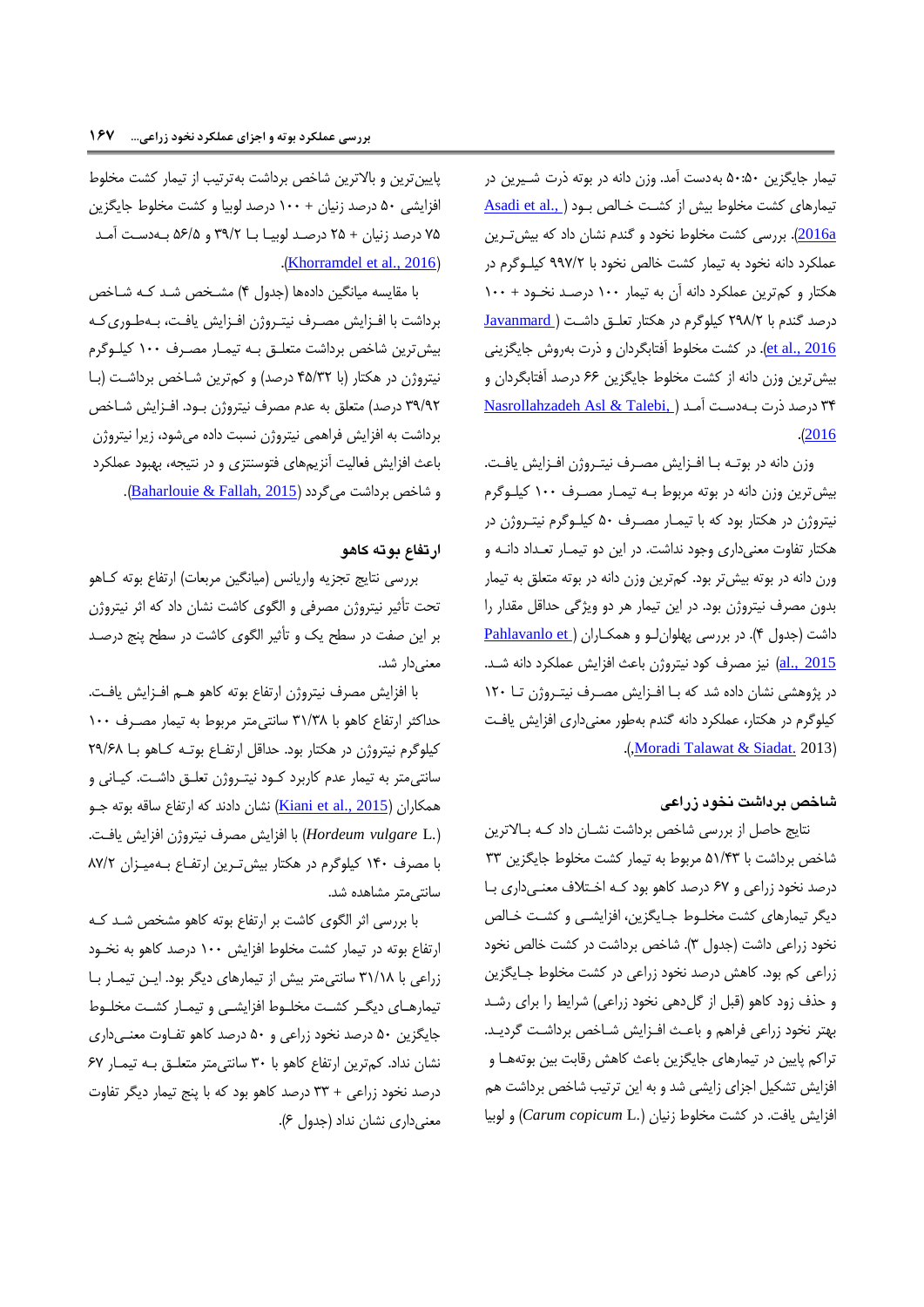| ويژگىھا                                         | ميانگين مربعات                              |                                          |                                           |  |  |  |
|-------------------------------------------------|---------------------------------------------|------------------------------------------|-------------------------------------------|--|--|--|
| <b>Traits</b><br>تيمار<br><b>Treatment</b>      | درجه أزادى<br>$\mathbf{d} \cdot \mathbf{f}$ | ارتفاع بوته كاهو<br>Lettuce plant length | وزن بوته كاهو<br>Lettuce weight per plant |  |  |  |
| تكرار<br>Replication                            | $\overline{2}$                              | 2.162                                    | 3639                                      |  |  |  |
| نيتروژن<br>Nitrogen $(N)$                       | $\overline{2}$                              | $17.42***$                               | 5855*                                     |  |  |  |
| نسبتهاى كاشت مخلوط<br>Intercropping ratios (IP) | $\overline{7}$                              | $1.774*$                                 | 29293**                                   |  |  |  |
| نسبت كاشت × نيتروژن<br>$IP \times N$            | 14                                          | 0.449                                    | 34.4                                      |  |  |  |
| خطاى أزمايش<br>Error                            | 46                                          | 0.785                                    | 1396                                      |  |  |  |
| ضريب تغييرات<br>CV(%)                           |                                             | 2.9                                      | 11.16                                     |  |  |  |

**جدول -5 تجزیه واریانس )میانگین مربعات( اثر الگوی کاشت و نیتروژن بر ارتفاع و وزن بوته کاهو Table 5- Analysis of variance (mean of squares) of effect of planting pattern and nitrogen on the height and weight of lettuce** 

\* و **\* and \*\*** : بهترتیب معنیدار در سطح احتمال پنج و یک درصد **respectively ,probability 1% and 5 at Significant :**\*\*

**جدول -6 مقایسه میانگین اثر نیتروژن بر ارتفاع و وزن بوته کاهو Table 6- Mean comparison of effect of nitrogen on height and weight of lettuce**

| ويژگىھا<br>Traits<br>نيتروژن<br><b>Nitrogen</b> | ارتفاع بوته كاهو<br>Lettuce length (cm) | وزن بوته كاهو<br>Lettuce weight per plant $(g)$ |
|-------------------------------------------------|-----------------------------------------|-------------------------------------------------|
|                                                 | 29.68                                   | 315.1                                           |
| 50                                              | 30.63                                   | 333.7                                           |
| 100                                             | 31.38                                   | 346.1                                           |
| LSD value                                       | 0.52                                    | 21.5                                            |

**جدول -7 مقایسه میانگین اثر الگوی کاشت بر ارتفاع و وزن بوته کاهو Table 7- Mean comparison of effect of planting pattern on length and weight of lettuce** 

| ويژگىھا<br><b>Traits</b>         | ارتفاع بوته كاهو    | وزن بوته كاهو                  |
|----------------------------------|---------------------|--------------------------------|
| نسبتهای کاشت                     | Lettuce height (cm) | Lettuce weight per plant $(g)$ |
| Intercropping ratio              |                     |                                |
| $L_{100}$                        | 30.13               | 346.6                          |
| $C_{67}L_{33}$                   | 30.00               | 379.6                          |
| C <sub>50</sub> L <sub>50</sub>  | 30.36               | 392.4                          |
| $C_{33}L_{67}$                   | 30.31               | 408.4                          |
| C <sub>100</sub> L <sub>33</sub> | 30.60               | 299.6                          |
| $C_{100}L_{50}$                  | 31.13               | 284.5                          |
| C <sub>100</sub> L <sub>67</sub> | 30.82               | 276.5                          |
| $C_{100}L_{100}$                 | 31.18               | 265.3                          |
| LSD value                        | 0.84                | 35.11                          |

L<sub>100</sub>: Sole crop of letuce, C67L33 C50L50 and C33L67: 33, 50 and 67% of letuce instead of chickpea, respectively, C<sub>100</sub>L<sub>33</sub>. **C100L50** ،**C100L67 and C100L100**: **33, 50, 67% of letuce + 100% chickpea, respectively.**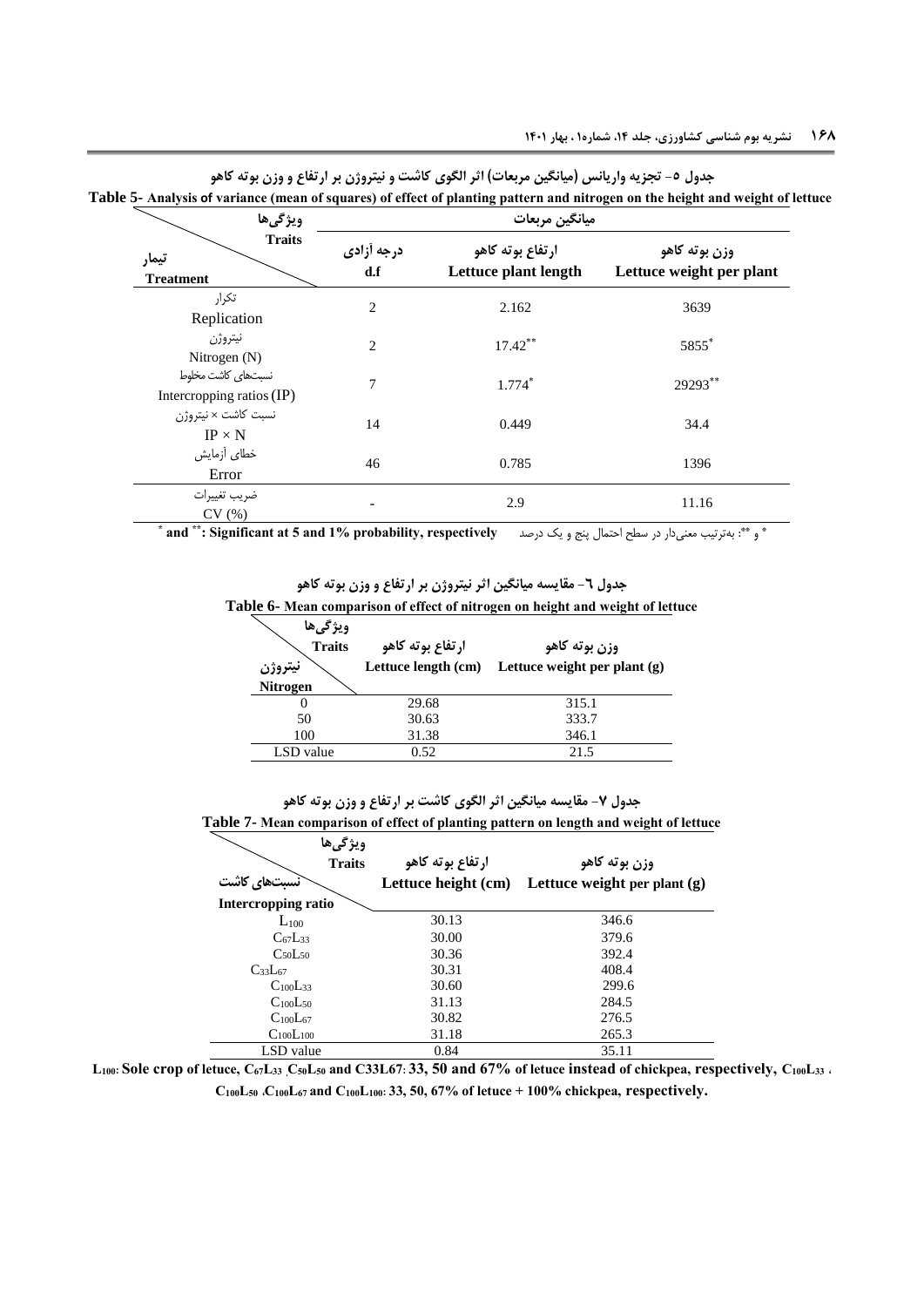دلیل افزایش ارتفاع بوته کاهو در تیمارهای افزایشی، کاهش فضا و افزایش رقابت بین بوتههای کاهو و نخـود زراعـی بـرای بـهدسـت آوردن نور بود. نتایج حاصل از بررسی کش ت مخل و ب اقال و نعن اع فلفلی نیز نشان داد که ارتفاع بوته نعناع فلفلی تحت ت أثیر الگوه ای مختلف کشت و چین قرار گرفت. بیشترین ارتفاع بوته نعناع فلفلی در نسبت ٢:٣ و ٣:٢ بدون تفاوت معنیدار با تیمارهای ٠:١، ١:٢، ١:٣ و ۳:۱ (ردیف باقلا : ردیف نعناع فلفلی[\)](#page-10-0) مشاهده شد ( [Amani](#page-10-0) 2<u>01 .,7Machiani et al)</u> نتـایج تحقیقـی دیگـر نشـان داد کـه بیشترین ارتفاع جو از کشت مخلو و کمترین ارتفاع از کشت خالص .)[Mahdavi Marj et al., 2015](#page-11-13)( آمد بهدست جو

#### **وزن بوته کاهو**

اثر نیتروژن بر وزن بوته کاهو در سطح پنج درصد و الگوی کاشت در سطح یک درصد معنیدار شد )جدول 5(.

با افزایش مصرف نیتروژن وزن بوتـه کـاهو هـم افـزایش یافت. حداقل وزن بوته کاهو با ۳۱۵/۱ گـرم بـه تیمـار عـدم مصـرف کـود نیتروژن مربوط بود. وزن بوته کاهو در تیمار ۱۰۰ کیلوگرم نیتروژن در هکتار 901/1 گرم بود که نسبت به تیمار عدم مصرف ک ود نیت روژن ۹/۸۴ درصد افزایش نشان داد (جدول ۷). بـا توجـه بـه برداشـت زود کاهو (فروردین)، در طول دوره رشد شرایط ازجمله رطوبت (بارنـدگی) و درجه حرارت مناسب بود، لذا تفاوت کمی بین تیمارهـا از نظـر ایـن صفت مشاهده شد. این نتیجه از بررسی رفت اری و همک اران ) 2019 .<u>Raftari et al</u> نیز حاصل شده است.

بیش ترین وزن بوته کاهو مربـوط بـه تیمارهـای کشـت مخلـوط

جایگزین و کمترین وزن بوته کاهو مربوط به تیمارهای کشت مخلوط افزایشی بود (جدول ۶). در تیمارهای کشت مخلوط جایگزین با توجـه به کاهش رقابت درون گونـهای و بـرونگونـهای، بوتـههـای کـاهو از فضای موجود و همچنین مواد غذایی بیشتر استفاده کردند، ل ذا وزن بوتهها افزایش یافت. در بررسی رفتاری و همکاران (Raftari et al.,[\)](#page-11-4) 2<u>019</u>) نیز افزایش تراکم در تیمارهای کشت مخلوط افزایشبی باعث کاهش وزن بوتههای کاهو شد.

# **نتیجهگیری**

از بین دو گیاه نخود زراعی و کاهو، وزن بوته کاهو بیشت ر ب ود. وزن بیشتر کاهو را میتوان به وییگی ژنتیکی گیاه و بخش برداش ت شده نسبت داد. مصرف نیتروژن باعث افزایش وزن و ارتف اع ک اهو و همچنین کلیه صفات مورد بررسی نخود زراعی ب هج ز تع داد دان ه در غالف شد. وزن دانه و اجزای عملکرد نخود زراعی با اف زایش ت راکم بهخصوص در تیمارهای کشت مخلو افزایشی بهدلیل رقاب ت بیش تر بین بوتهها کاهش نشان داد. اف زایش ت راکم وزن بوت ه ک اهو را نی ز کاهش داد. در این تیمارها تراکم باال بود، لذا کاهش اجزای عملکرد و در نتیجه، عملکرد بوته نخود و همچنین وزن بوته کاهو مانع تولید باال نشد، بلکه در مجموع، کشت مخلوط مفید هم بود. با توجه به کـاهش کمتر عملکرد نخود زراعی و وزن کاهو در تیمارهای افزایشـی نسـبت به افزایش تراکم، بهنظر میرسد در مجموع، افزودن ک اهو ب ه نخ ود زراعی از نظر تولید و در نتیجه درآمد بیشتر برای زارع مفید باشد، ل ذا بهتر است کشت مخلوط افزایشی این دو گیاه مد نظر قرار گیرد.

#### **References**

- <span id="page-10-2"></span>Asadi, G.A., Ghorbani, A., Bicharanlou, B., and Bagheri Shirvan, M., 2016a. Influence of different ratios of intercropping on yield and yield components of sweet corn )*Zea mays var*. *saccharata*( and eggplant )*Solanum melongena* L.). Agricultural Science and Sustainable Production 26(2): 1-15. (In Persian with English Summary)
- Asadi, G.A., Khurramdel, S., and Hatefi Farajian, M.H., 2016b. The effects of row intercropping ratios of chickpea and saffron on their quantitative characteristics and yield. Saffron Agronomy and Technology 4(2): 93-103. (In Persian with English Summary)
- <span id="page-10-1"></span>Ahmadvand, G., and Hajinia, S., 2015. Ecological aspects study of replacement intercropping patterns of soybean *(Glycine max L.)* and millet *(Panicum miliaceum L.)*. Journal of Agroecology 7(4): 485-498. (In Persian with English Summary)

<span id="page-10-0"></span>Amani-Machiani, M., Javanmard, A., and Shekari, F., 2017. The effect of intercropping patterns on peppermint *(Mentha*)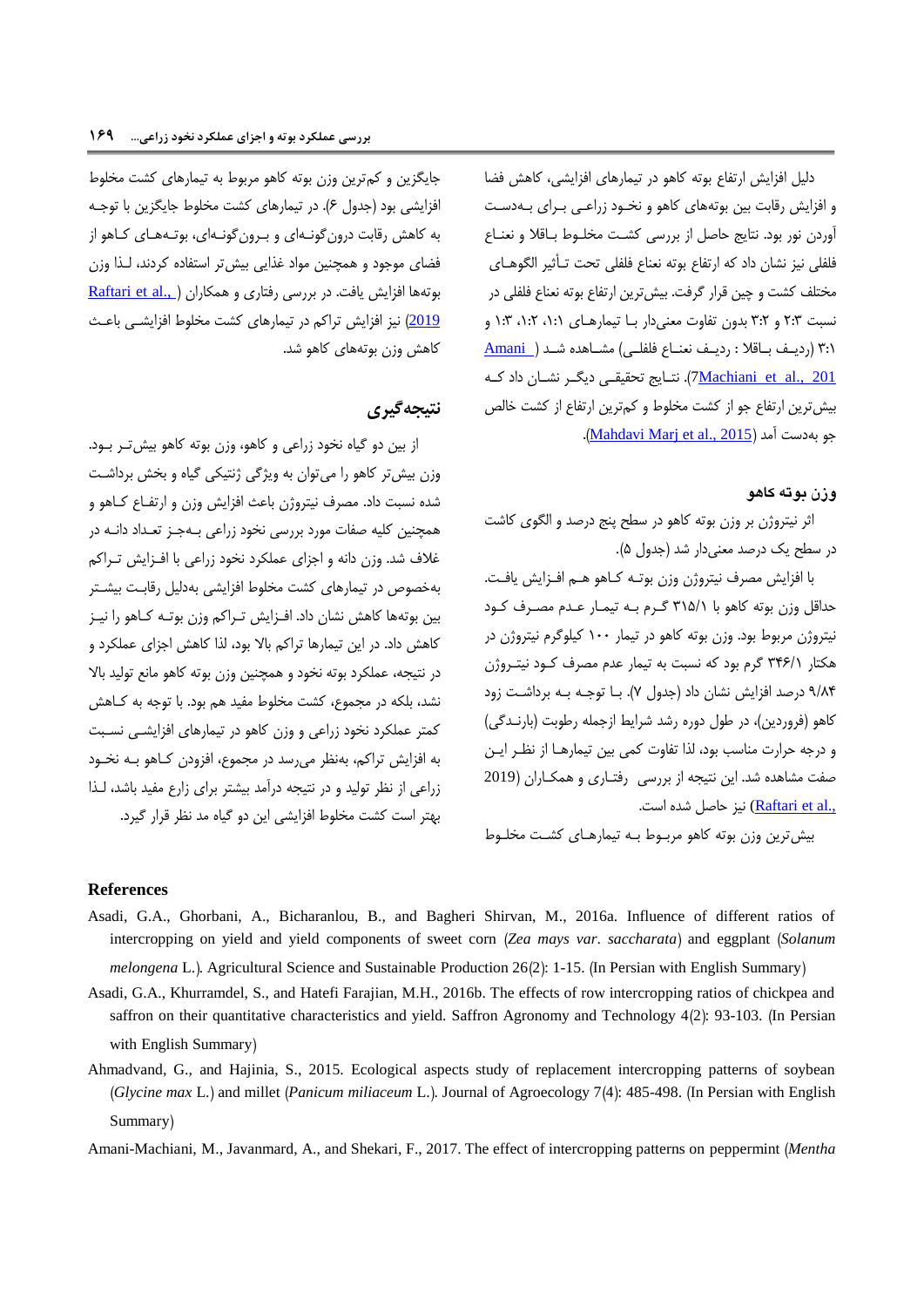*piperita* L.) dry biomass yield and essential oil content and faba bean (*Vicia faba* L.) seed yield. Journal of Crop Production and Processing  $7(3)$ : 79-97. (In Persian with English Summary)

- <span id="page-11-5"></span>Baharlouie, S., and Fallah, S.A., 2015. Optimization of use of nitrogen for growth and yield of canola and peas intercropping. Journal of Production and Processing of Agricultural and Garden Products 5(17): 31-41. (In Persian with English Summary)
- <span id="page-11-0"></span>Borghi, E., Crusciol, C.A.C., Nascente, A.S., Sousa, V.V., and Martins, P.O., 2013. Sorghum grain yield, forage biomass production and revenue as affected by intercropping time. European Journal of Agronomy 51: 130-139.
- <span id="page-11-2"></span>Ghale-Noyee, Sh., Koocheki, A., Naseri- Poor- Yazdi, M.T., and Jahan, M., 2017. Effect of different treatments of mixed and row intercropping on yield and yield components of sesame and bean. Iranian Journal of Field Crops Research 15(3): 588-602. (In Persian with English Summary)
- <span id="page-11-8"></span>Javanmard, A., Rostami, A., Nouraein, M., and Gharekhani, G., 2016. Agronomical, ecological and economical evaluation of wheat- chickpea intercropping under rainfed condition of Maragheh. Journal of Agricultural Science and Sustainable Production  $26(1)$ : 19-37. (In Persian with English Summary)
- <span id="page-11-11"></span>Khorramdel, S., Siahmargue, A., and Mahmoodi, G., 2016. Effect of replacement and additive intercropping series of ajowan with bean on yield and yield components. Electronic Journal of Crop Production 9(1): 1-24. (In Persian with English Summary)
- <span id="page-11-12"></span>Kiani, S., Moradi Telavat, M.R., Siadat, S.A., Abdali- Mashhadi, A.R., and Sari, M., 2015. Evaluation of quantitative and qualitative forage yield in barley and fennel intercropping at different nitrogen levels. Journal of Crops Improvement  $16(4)$ : 973-986. (In Persian with English Summary)
- Lithourgidis, A.S., Dordas, C.A., Damalas, D.N., and Vlachostergios, D.N. 2011. Annual intercrops: An alternative pathway for sustainable agriculture. Australian Journal of Crop Science 5(4): 396-410.
- <span id="page-11-13"></span>Mahdavi Marj, T., Ghanbari, A., and Asgharipour, M.R., 2015. Intercropping of barley and ajwan under different levels of manure and chemical fertilizers. Journal of Applied Research in Plant Ecology 1(4): 63-78. (In Persian with English Summary)
- <span id="page-11-10"></span>Moradi Talawat, M.R., and Siadat, A.A., 2013. Growth and nitrogen use efficiency response of wheat and wild mustard to increased nitrogen levels. Journal of Crops Improvement  $15(2)$ :  $111-124$ . (In Persian with English Summary)
- <span id="page-11-6"></span>Nakhzari Moghaddam, A., Salehi Sheikhi, M., Rahemi Karizi, A., and Mohammad Esmaili, M., 2019. The investigation of yield and seed protein of pea cultivars, total yield and LER in intercropping with spinach. Journal of Crops Improvement  $21(4)$ : 435-445. (In Persian with English Summary)
- <span id="page-11-1"></span>Najafi, S., and Keshtehgar, A., 2014. Effect of intercropping on increase yield. International Research. Journal of Applied and Basic Sciences 8(5): 549-552. (In Persian with English Summary)
- <span id="page-11-3"></span>Nasrollahzadeh-Asl, A., and Talebi, M., 2016. Evaluation of sunflower (*Heliantus annuus* L.) and corn (*Zea mays* L.) intercropping based on replacement method in Khoy region. Journal of Plant Ecophysiology 8(27): 204-215. (In Persian with English Summary)
- <span id="page-11-9"></span>Pahlavanlo, P., Rahimizadeh, M., and Tookaloo, M.R., 2015. Evaluation of nitrogen use efficiency in intercropping of maize and soybean. Journal of Crops Improvement 17(4): 967-987. (In Persian with English Summary)
- <span id="page-11-4"></span>Raftari, E., Nakhzari Moghaddam, A., Mollashahi, M., and Hosseini Moghaddam, H., 2019. The effect application of nitrogen level and intercraoping ratios of pea (Pisum sativum) and lettuce (*Lactuca sativa*). Iranian Journal of Pulses Research 10(1): 171-181. (In Persian with English Summary)
- <span id="page-11-7"></span>Soleimanpur, I., Naderi, R., Bijanzadeh, A., and Emam, Y., 2015. Response of faba bean and pea yield and yield